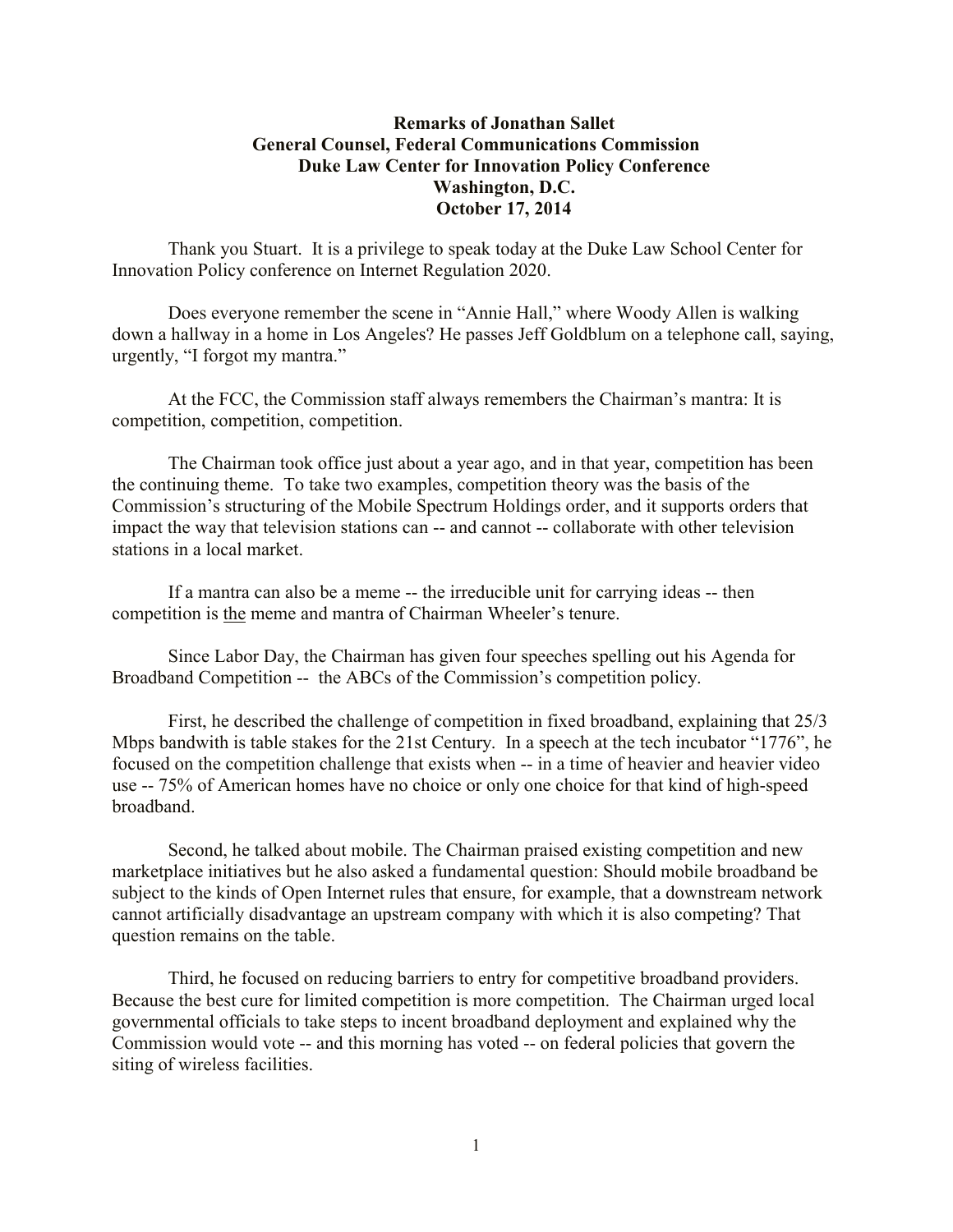Finally, he turned to last-mile competition as it affects business customers, especially small and medium-sized businesses whose demand for bandwidth in a single location does not always justify the construction of new facilities to their doorsteps. With the approval of Howard Shelanski's office in OMB, the Commission is collecting data on the market for special access - dedicated, high-capacity lines to businesses. Those data will allow the Commission to identify where there is market power. Just as importantly, the Commission can identify where competition exists, and thus where regulation should be abolished.

A core conclusion, articulated in his 1776 speech, is this: "Communications policy has always agreed on one important concept: the exercise of uncontrolled last-mile power is not in the public interest. This has not changed as a result of new technology."

I've labeled this this talk  $C^3$  to reflect three dimensions of the Chairman's Agenda for Broadband Competition.. First, how the Commission might be able to incent more competition. Second, how the Commission can protect competition where it exists. And, third, to identify the scope and contours of competition as administered under the FCC's public interest standard.

Let's begin by asking how can the Commission incent competition? We start by understanding that competition isn't limited to technology. Consider Apple's iPhone launch in 2007. That market-changing event wasn't only about better technology. Instead, the magic of the original iPhone was a result of innovation in product design and business models. The same is true of the first Apple App Store in 2008; technology was important, but the surprising innovation was the creation of a marketplace for mobile apps.

Business model innovation is particularly important in times of dynamic competition, as firms experiment with ways to provide differentiated forms of value.

The marketplace for video programming is a good starting point. Tremendous innovation, bringing competition to facilities-based cable services, has been introduced by Over-The-Top video providers. Netflix has as many as 36 million subscribers in the United States. And video traffic has become the majority of the downstream Internet traffic during peak periods. Choices of on-demand services are flourishing -- Amazon, Apple, Hulu, YouTube, to name a few.

Just this week, both HBO and CBS announced new streaming services separate from cable subscriptions. The New York Times this morning called these developments a "watershed moment for web-delivered television."

And there are additional forms of business-model innovation in the offing.. DISH has publicly stated its intention to expand into streaming TV video in a different way -- by providing packages of channels that look a lot like traditional video programming. Sony as well has confirmed its plans to deliver more than 20 linear networks. This is business model innovation.

Of course, the Commission doesn't root for one business model over another. But it does -- and it should -- look to see if any of its rules should be updated to facilitate the innovation that is occurring in the marketplace.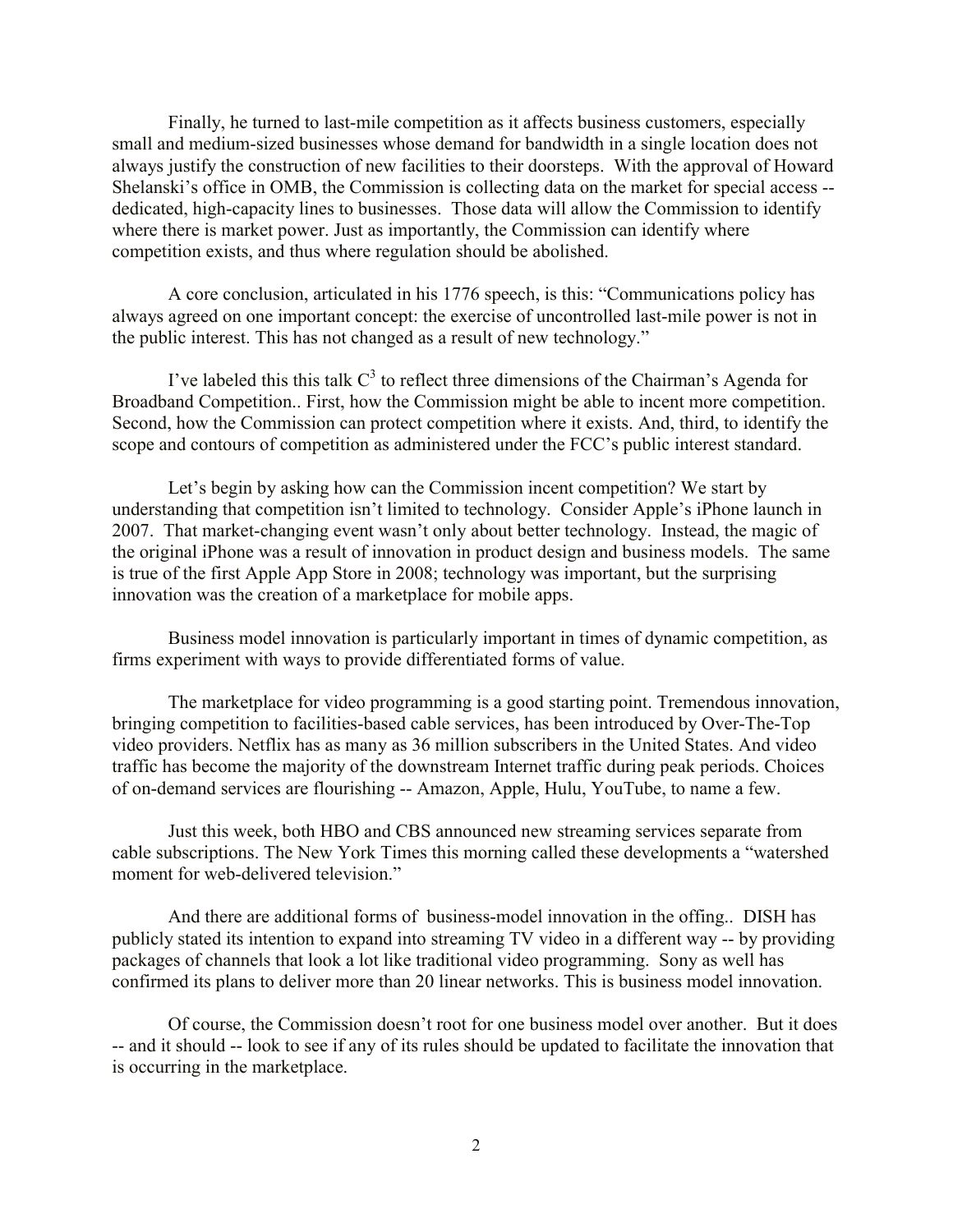Which brings us to the Commission's definition of an MVPD – short for multi-channel video programming distributor. Congress told us that a cable system must be facilities-based. But an MVPD need not be a "cable system" -- these are two very different terms as created by the Communications Act.

Could the definition of MVPD be technology-neutral, so that OTTs that choose to offer multiple streams of prescheduled video programming would qualify for the programming rights created by the Communications Act? Let me emphasize that such a definition would not include on-demand video providers like Netflix, Hulu, Amazon, or Apple.

Think for a moment about the critical inputs to a business that wants to use the Internet to deliver linear channels of video programming in competition with traditional cable systems. The OTT must be able to reach its customers over broadband transmission. That's a question for the Open Internet proceeding.

Such a business also must obtain video programming. As a general matter that is resolved via private negotiations in the marketplace. But Congress, in Title VI of the Communications Act, recognized that cable companies that own programming might refuse to supply that programming to competitors. The theory was that when cable companies own content, they may raise artificial barriers to entry by refusing to let their video competitors have access to the programming they own. In doing so, they could harm satellite providers. Would OTTs using broadband transmission face the same threat today? Would providing to some OTTs the programming rights of MVPDs spur competition by helping to reduce this risk? And would the public benefit if those same OTTs and broadcast stations had the Congressionally-granted right and duty to negotiate in good faith?

The prospect here is not just that consumers would have more individual choices. But, as in other technology sectors, they would be able to mix-and-match those choices in order to create individualized packages – think broadband, various slices of video programming, different mobile and fixed devices – of their own making.

The Chairman recently confirmed that Commission staff is looking anew at an issue first raised in the complaint filed in 2012 by Sky Angel—that is, whether it should define an online video provider that delivers multiple streams of linear programming as an MVPD. We have put that specific complaint to the side to consider more generally whether this definition is technology-neutral, so that the statutory rights would be available regardless of the transmission technology, and that it is narrow -- applicable only to those companies that choose to deliver multiple streams of prescheduled programming.

At recent meetings with the Commission, Aereo, which has been in the news a lot this year, stated that this approach would "create regulatory parity…, increase investment and competition in the video programming market, and provide consumers with attractive competitive alternatives to existing MVPD services."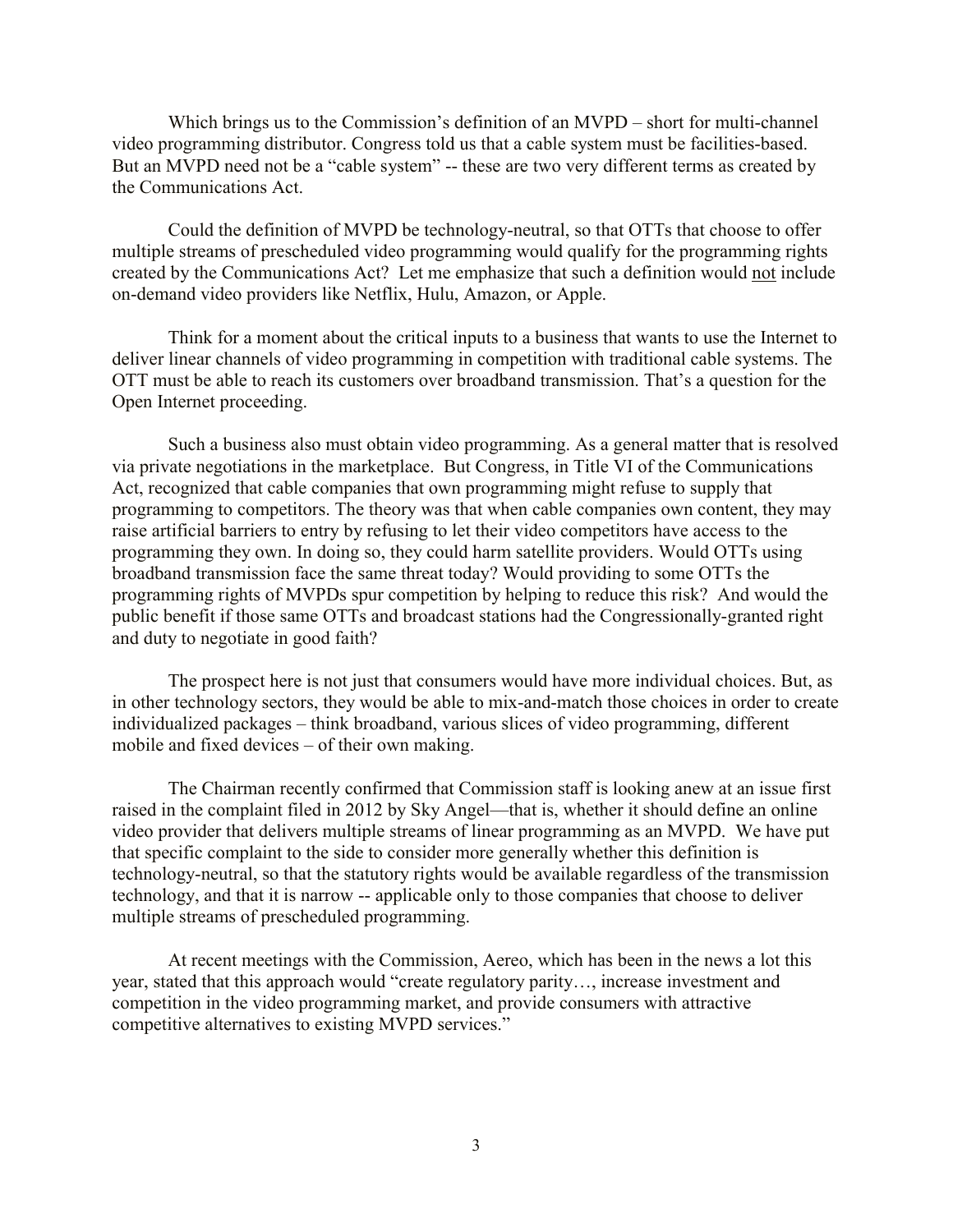Such action would not regulate the Internet. Indeed, the whole point of the inquiry is to apply the Act on a technology-neutral basis so it would make no difference whether the Internet did or did not serve as the means of transmission.

To aid the Commission's analysis, the Media Bureau issued in March 2012 a Public Notice to obtain additional comment on these difficult issues. It is, of course, the Media Bureau, led by Bill Lake, that is the Commission's expert on video competition. If I could add a parenthetical thought: The first job I had in communications law was when I was a summer associate working for Bill Lake. His leadership in this, and other media issues, is critical to the success of the Commission.

So Commission staff is considering questions like these: Should we prefer technologyneutral over technology-specific applications of the law? Would business model innovation in the delivery of video packages like these serve the public interest by providing more competitive choices for consumers, and the benefits that competition provides? How might this help overthe-air television? Would television stations and studios have more potential customers, thus introducing greater competition in the B2B market for programming distribution?

There is also the question whether this action would help boost horizontal competition in the deployment of broadband networks -- exactly the challenge the Chairman identified in his "1776" speech.

The Commission continues to hear about the importance of video programming to broadband deployment. As consumers increasingly consume video content over the Internet, that drives greater demand for broadband -- the demand for video and broadband go hand in glove. Could a technologically-neutral definition of MVPD boost broadband deployment by giving new and growing broadband networks the boost in demand that will make that deployment profitable? For example, demand for broadband might increase if consumers knew they could use broadband connections to access MVPD services regardless of whether the broadband network itself provided video programing.

And one more important question. Some might say that the video market is already so dynamic that the Commission should watch and wait. I believe that the Commission -- like everyone else in the world -- can't see the future perfectly and so should proceed with care. But if a Commission rule can help unleash new business models that private capital is willing to fund, entrepreneurs are willing to bet on, and consumers are poised to select, shouldn't it consider doing so?

This is not the only example of incenting competition.

Building out wired and wireless broadband networks is a national priority. Making available the infrastructure -- such as conduit, rights of way, and poles -- necessary for those build outs must likewise be a priority, which is why the Commission adopted updated policies to facilitate the deployment of wireless infrastructure, including small cells, today.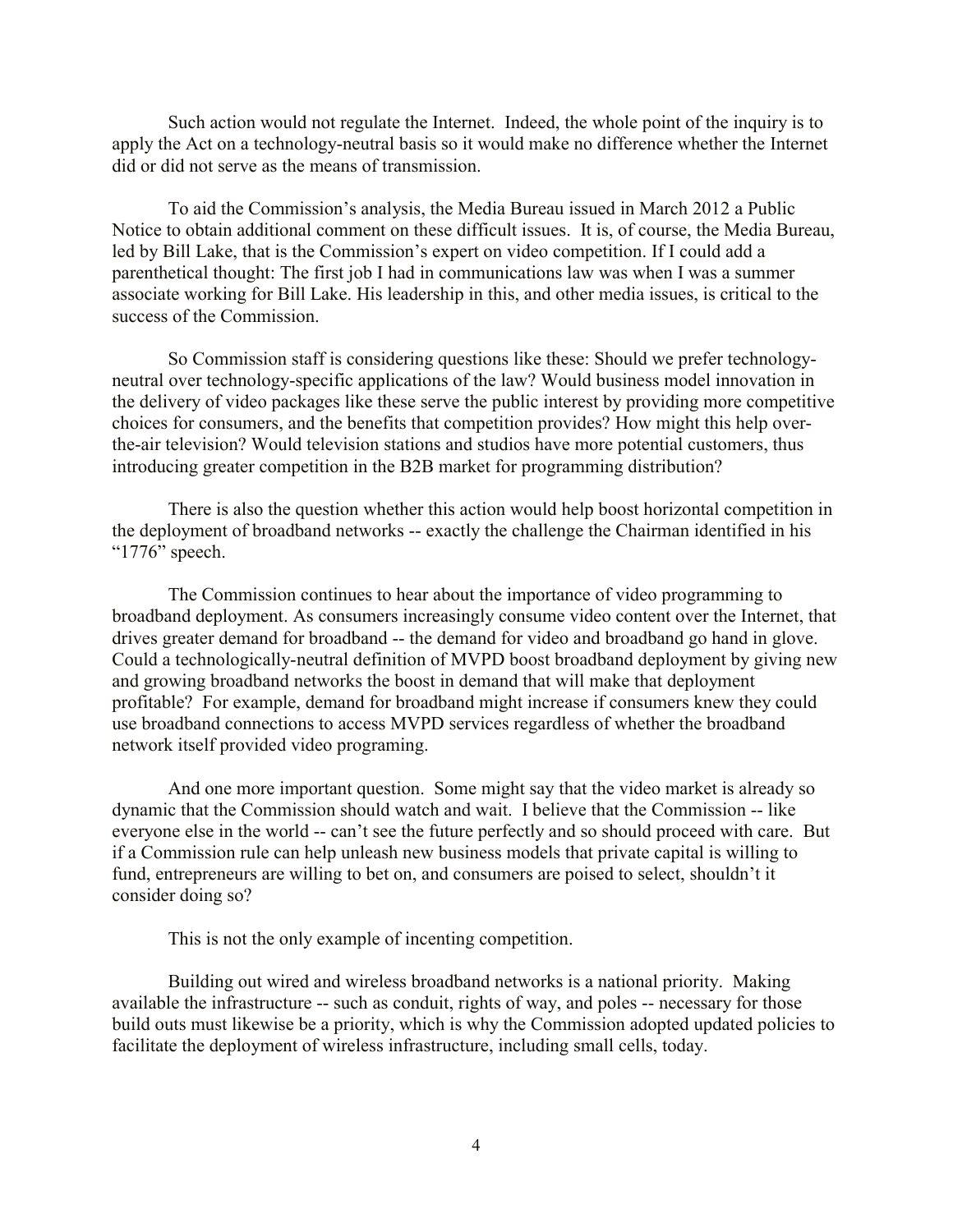The second theme is this: How does the Commission protect competition? An obvious way is through its merger review. The Communications Act instructs the Commission to review transactions involving licenses and authorizations and to determine whether such a transaction would serve "the public interest, convenience, and necessity."

This FCC standard complements, while being different from and broader than, the antitrust agencies' standard. The Commission analyzes competition much like the Department of Justice and the Federal Trade Commission. Like the antitrust agencies, the Commission considers a transaction's competitive effects and its potential to harm consumers, and the Commission staff bases its recommendations on market-related facts and economic data. This rigor ensures that we make even-handed and well-reasoned decisions supported by the law.

So our starting point is the same. And -- as evidenced by the FCC and DOJ's respective reviews of NBC/Comcast, ATT/T-Mobile, and Verizon SpectrumCo -- we work to move in harmony with antitrust agencies.

Our view of competition in the wireless industry is a good example. Both the DOJ and the FCC leadership expressed their skepticism about a potential merger of Sprint and T-Mobile. The market conditions in the wireless sector led Chairman Wheeler to conclude that "four national wireless providers are good for American consumers," and to state upon the merger's demise "Sprint now has the opportunity to focus their efforts on robust competition." It seems the Chairman was right. Soon after publicly announcing the abandonment of their merger plans, Sprint unveiled subscriber plans that offer more data and incentives to lure competitors' customers. T-Mobile responded with a referral program of its own. Reports suggest that these pricing strategies are pressuring Verizon and AT&T to lower prices. We have seen a lot of evidence that having four major players in the wireless industry results in more competition and lower prices for consumers -- protecting competition at its best.

We also have sought to protect competition before and after the ongoing tech transitions. An important aspect of network competition is access to copper plant. Providers are investing billions of dollars in fiber networks every year, and we support that.

Nonetheless, even in a high-speed, fiber-driven world, the last-mile delivery is often over copper pair. But technological advances are making copper-based DSL a powerful means of supplying broadband in some places for some purposes, at a fraction of the cost. The ubiquity of copper creates competitive opportunity for business and other enterprise customers: these advances in copper technology can deliver high-speed broadband over those networks - especially over short distances, as is the case in serving business office parks and downtown buildings. Thus, in his Comptel speech, the Chairman focused attention on four critical issues impacting last-mile competition: Completion of our special access proceeding; examining whether contractual provisions used by incumbents -- such as lock-up clauses -- impede competition and facilities-based entry; the rules governing the retirement of copper networks; and the future of VOIP interconnection in an IP world.

Finally, the last, or third, dimension -- the unique role of the Commission in expanding the contours of competition to include broader public interest considerations.